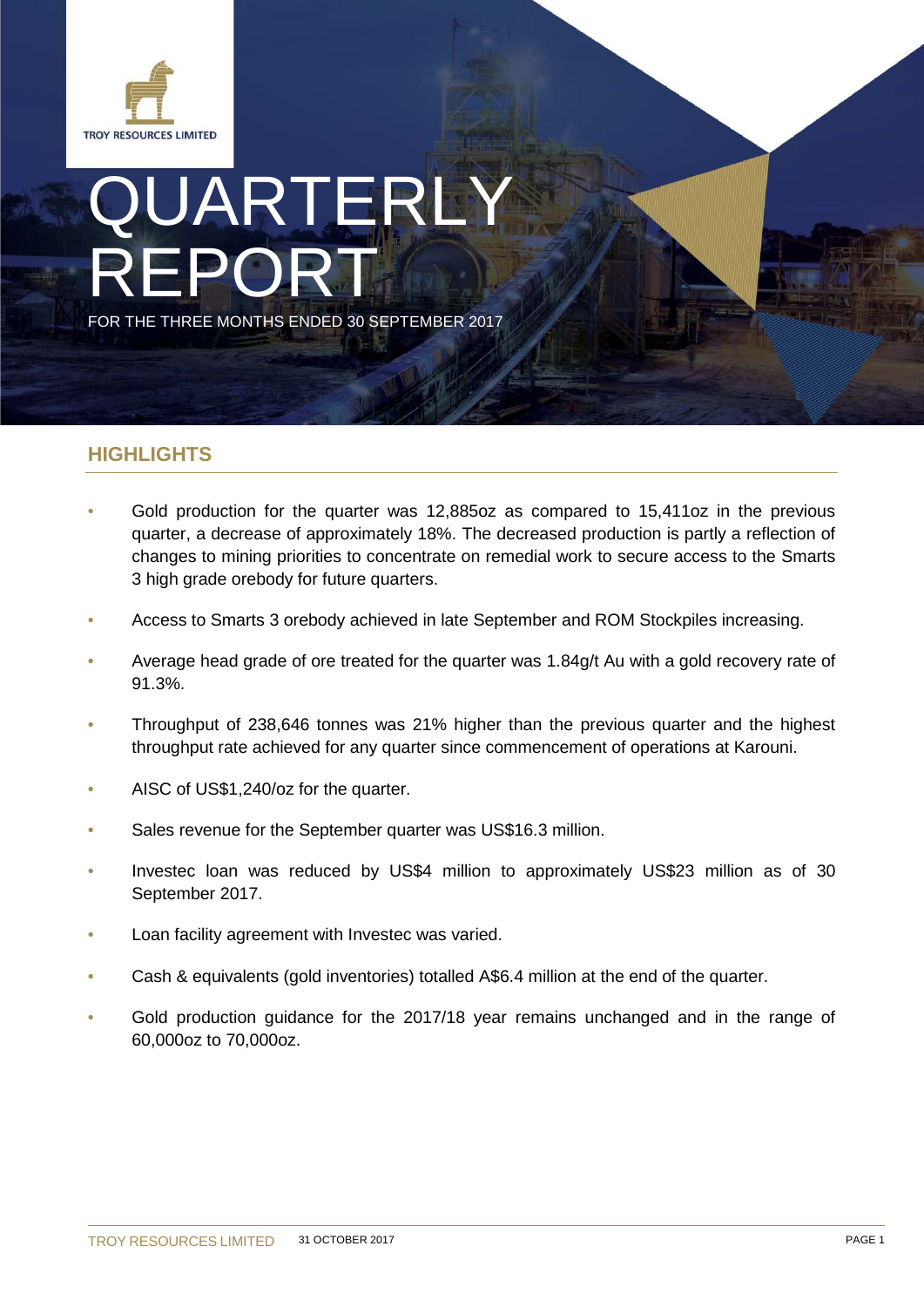

Commenting on the results, Chief Executive Officer and Managing Director, Mr Ken Nilsson, stated:

"*Although production slipped during the quarter, this was expected due to the change in mining sequencing required to progress the remediation of Smarts 3 pit and accelerate its return to production. Quarterly production over the year will vary but is expected to improve significantly from October as ore production from Smarts 3, which recommenced ahead of schedule in late September, is expected to have a strongly positive impact on production and particularly from November onwards.*

*"The previous gold production forecast for 2017/18 of 60,000oz to 70,000oz remains unchanged.* 

*"The re-alignment of loan repayments and gold hedging and the update of ore body modelling will have a positive effect on operating results and cash flow going forward.*

*"Improved mining with lower strip ratios is evident with an increase in ROM stock piles and reducing mining equipment requirements. The ROM stockpiles as at 28 October stood at ~92,000 tonnes of ore. The aim is to maintain ore stocks equivalent to ~1 month of mill feed or around 80,000 tonnes.*

*"The immediate focus for the Company is to reduce the level of debt and creditors whilst still progressing growth through exploration and, potentially, project acquisition.*

*"Exploration will recommence in the December quarter with a series of targets already identified. The first target will be Spearpoint with an initial program of ~ 24 RC holes of 100 m length planned.* 

*"Safety and environmental performance continued to excel during the quarter achieving or surpassing set targets*."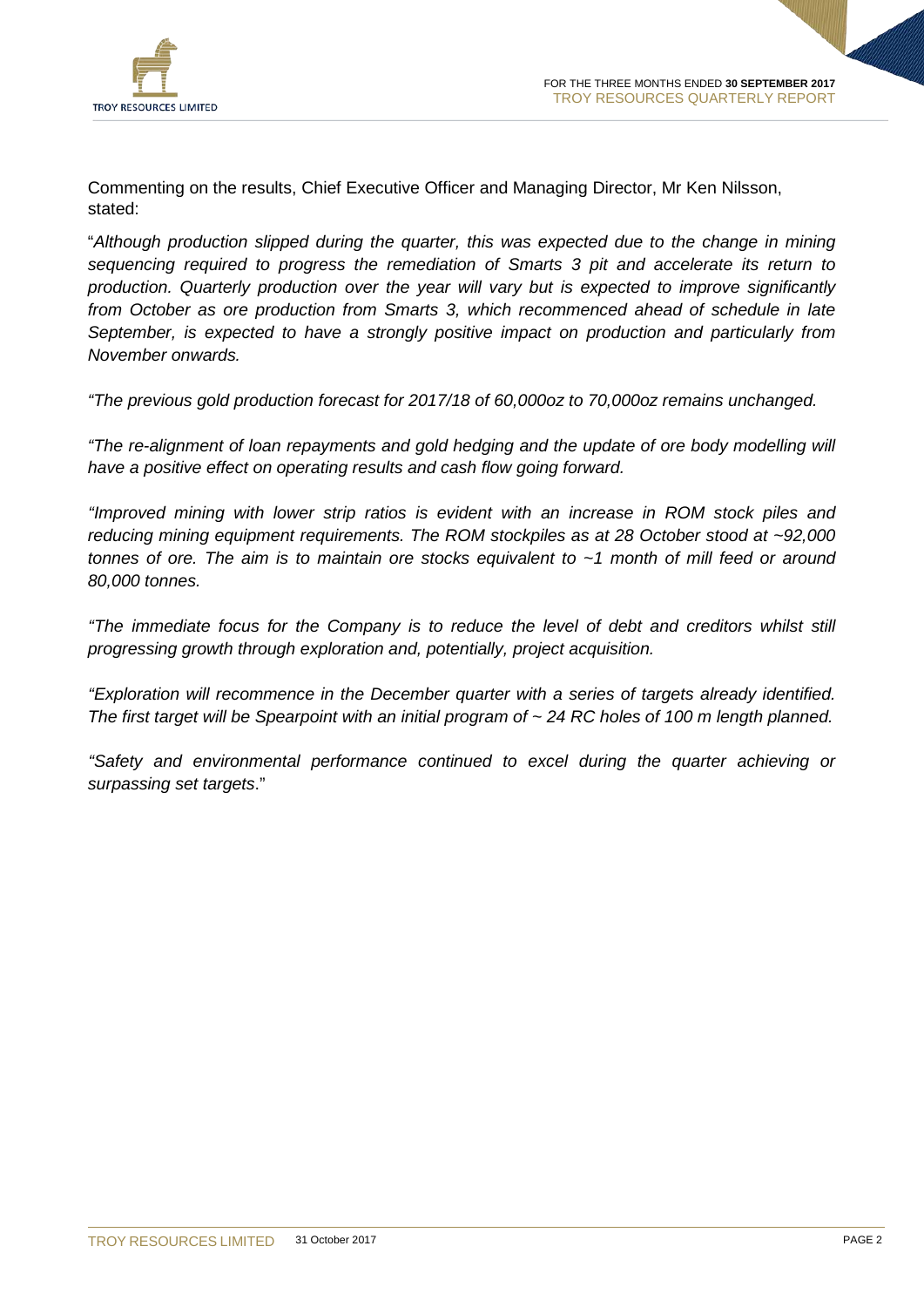

# **OPERATIONS**

## **KAROUNI, GUYANA** (Troy 100% through Troy Resources Guyana. Inc.)

## **Results Summary**

A summary of key operational parameters at Karouni for the September quarter and the two previous quarters is set out in the following table:-

| <b>Operations</b>                  | <b>March 2017</b><br>Quarter | <b>June 2017</b><br>Quarter | September 2017<br>Quarter |
|------------------------------------|------------------------------|-----------------------------|---------------------------|
| <b>Being Open Pit Mining</b>       |                              |                             |                           |
| Total mined (t)                    | 1,769,587                    | 1,495,685                   | 1,988,435                 |
| Ore Mined (t)                      | 203,117                      | 183,405                     | 276,915                   |
| Mine Grade (g/t)                   | 1.99                         | 2.15                        | 1.72                      |
| <b>Mill Production</b>             |                              |                             |                           |
| Processed (t)                      | 210,228                      | 196,765                     | 238,646                   |
| Head Grade Gold (g/t)              | 1.97                         | 2.54                        | 1.84                      |
| Recovery Gold (%)                  | 94.5                         | 95.9                        | 91.3                      |
| Gold Produced (oz.)                | 12,590                       | 15,411                      | 12,885                    |
| Gold Sold (oz.)                    | 11,675                       | 17,328                      | 12,771                    |
| Cash Cost (US\$/oz.)               | 1,148                        | 881                         | 1,005                     |
| AISC (US\$/oz.)                    | 1,539                        | 1,208                       | 1,240                     |
| Gold Price Realised (US\$/oz.) (1) | 1,221                        | 1,255                       | 1,274                     |

(1) Before impact of hedging.

During the quarter, a total of 1,988,435 tonnes of material were mined and 238,646 tonnes of ore processed.

The performance achieved in terms of mining during the quarter provides an increasing level of comfort in terms of the ability to operate in the high rainfall environment.

Mining activity priorities changed during the quarter with efforts refocussed towards the remediation of the Smarts 3 pit to gain access to its higher grade ore. This necessitated changes to mine sequencing which resulted in the production of higher volumes of lower grade ore. This had the inevitable flow on effect of reduced head grade to the mill and lower gold production for the quarter. Access to the higher grade portion of Smarts 3 was re-established in late September and will have a positive impact on ore grade and gold production in the December quarter.

As at 28 October 2017, ROM Ore Stockpiles were ~92,000 tonnes at an average grade of 2.2g/t.

Production from Karouni for the quarter was 12,885oz compared to 15,411oz the previous quarter.

This was achieved from the milling of 238,646 tonnes of ore at an average mill head grade of 1.84g/t Au and average gold recovery of 91.3%.

The throughput of 238,646 tonnes was 21% higher than the previous quarter and a new quarterly record in terms of processing since operations at Karouni commenced.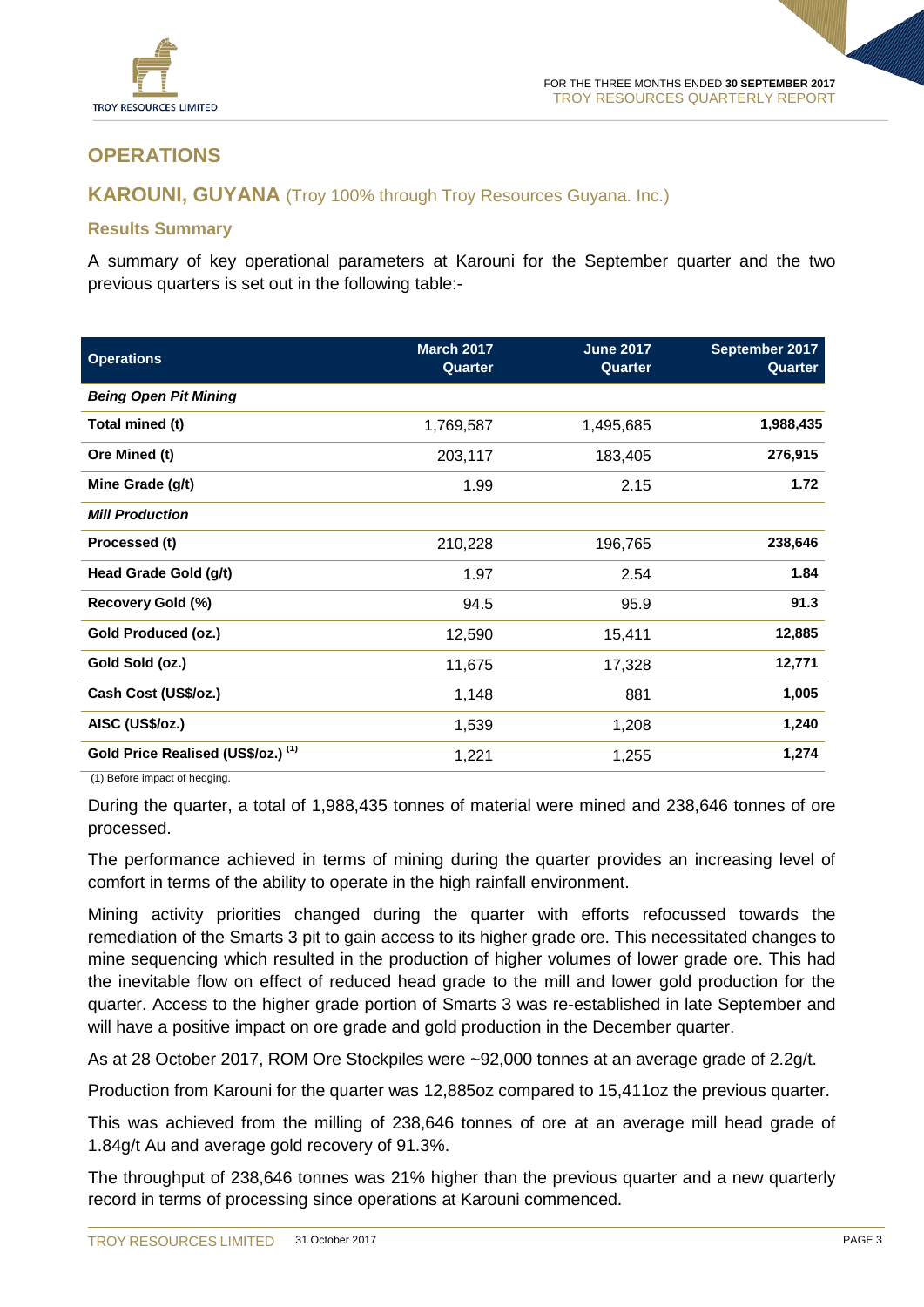

During the quarter, the Company's C1 operating costs were US\$1,005/oz, as compared to US\$881/oz in the previous quarter.

All-in-Sustaining-Costs ("AISC**"**) for the September quarter were US\$1,240/oz, as compared to US\$1,208/oz in the previous quarter.

Continual work on training, monitoring and a focus on cost control is having a positive impact on operations.

Total site operating costs have continued to fall.

Gold sold for the quarter was 12,771oz.

A more detailed breakdown of costs is set out in the following table:-

|                                            | March 2017<br>Quarter | <b>June 2017</b><br>Quarter | <b>September</b><br>2017<br>Quarter |
|--------------------------------------------|-----------------------|-----------------------------|-------------------------------------|
|                                            | US\$/oz               | US\$/oz.                    | <b>US\$/oz.</b>                     |
| <b>C1 Cash Cost</b>                        | 1,148                 | 881                         | 1,005                               |
| Refining and transport costs               | 6                     | 5                           | 5                                   |
| Reclamation and remediation – amortisation | 6                     | 6                           | 7                                   |
| Royalties                                  | 105                   | 129                         | 105                                 |
| Insurance                                  | 21                    | 17                          | 21                                  |
| Exploration - sustaining                   | 118                   | 68                          | 18                                  |
| Corporate general and administration costs | 71                    | 48                          | 46                                  |
| Capital equipment                          | 64                    | 52                          | 33                                  |
| <b>All-In Sustaining Cost (AISC)</b>       | 1,539                 | 1,208                       | 1,240                               |

#### **Health and Safety**

During the quarter, the site worked approximately 400,000 man-hours with one (1) lost time injury recorded, the same as for the previous quarter. Safety performance continues to improve on the basis of the industry standard Total Recordable Injury Frequency Rate ("TRIFR").

TRIFR at the end of the quarter was 7.4, down from 9.1 for the previous quarter. For comparison purposes, the TRIFR one year ago was 16.9.

The goal for TRIFR this year is 8.0 compared to last year's goal of 10.0. This latest quarter marks the first-time that the goal has been achieved. The result is a strong endorsement of the Company's efforts to achieve an accident-free work environment.

During the quarter, the Company continued to provide additional training in the work place. The Company's aim is to see all employees trained in critical aspects of safety in their respective work places by the end of the year.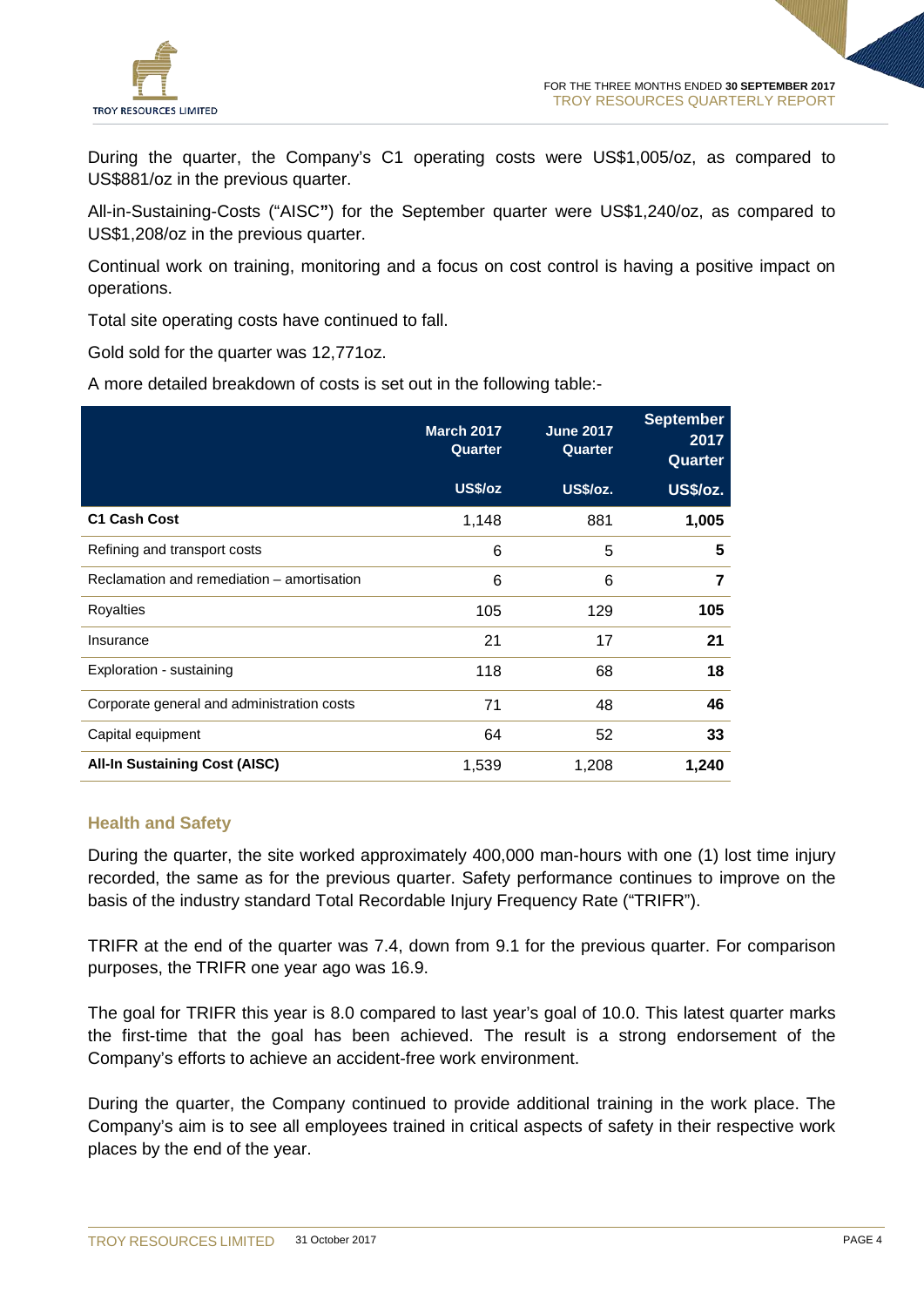

## **Environment**

No reportable environmental incidents occurred during the quarter in accordance with the Guyanese Environmental Protection Authority guidelines. Routine water and noise sampling did not show any significant anomalies.

All permits and licenses are up to date and the Company is in full compliance with its ongoing requirements.

During the quarter, the Company's environmental consultants completed an audit with no significant deficiencies identified. In addition, the Company completed a biodiversity study using external consultants as part of the Company's operating permits.

The Company has also initiated recycling of plastic water bottles. Probable future uses include in the nursery for seedlings, construction of housing in the community, and gardens.

During the quarter, the Company began working on its reclamation efforts whereby native plant specimens were collected with the help of the local indigenous community and several test plots were planted. Additional test plots will be sewn in the next quarter.

## **Community**

The Company continues to work closely with the local Amerindian community and participates in local heritage activities. In addition members of the community are engaged in company activities on a semi regular basis providing additional labour as required and performing specific tasks. Troy also continues to provide assistance to the children going to school in other areas.

In general the level of direct assistance has been lower and exchanged for mutual activities and direct work related matters.

Troy continues to assist nearby communities with medical facilities through its medical centre and Doctors including providing medical evacuation facilities as required.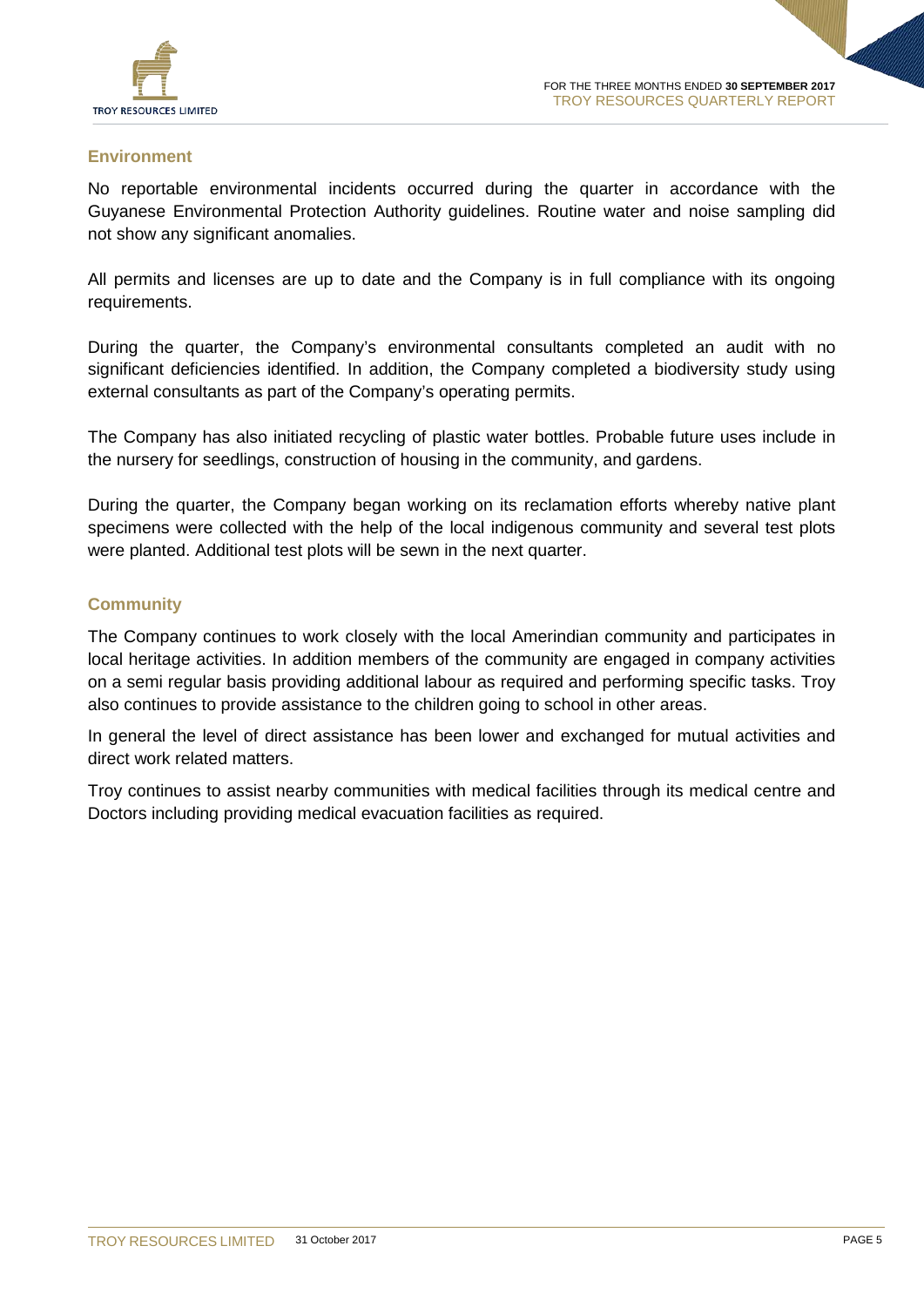

# **CASPOSO, ARGENTINA** (Troy 30% - Austral Gold Limited (ASX:AGD) (Manager) 70%)

## **Results Summary**

A summary of key operational parameters at Casposo for the September quarter and the two previous quarters is set out in the following table.

|                            | <b>March 2017</b><br>Quarter | <b>June 2017</b><br>Quarter | <b>September</b><br>2017 Quarter |
|----------------------------|------------------------------|-----------------------------|----------------------------------|
| Ore processed (t)          | 48,602                       | 65,124                      | 65,481                           |
| Grade (g/t Au)             | 2.5                          | 2.4                         | 2.4                              |
| Grade (g/t Ag)             | 218                          | 224                         | 272                              |
| Gold recovery (%)          | 89%                          | 89%                         | 92%                              |
| Silver recovery (%)        | 85%                          | 86%                         | 86%                              |
| Gold produced (oz.)        | 3.487                        | 4,360                       | 4,396                            |
| Silver produced (oz.)      | 288,327                      | 374,583                     | 505,514                          |
| Cash cost (US\$/oz. Au Eq) | 1,058                        | 981                         | 930                              |
| AISC (US\$/oz Au_Eq)       | 1,353                        | 1,311                       | 1,043                            |

Troy currently holds a 30% equity interest in Casposo but does not receive any share of production or contribute to costs during Austral's earn-in period.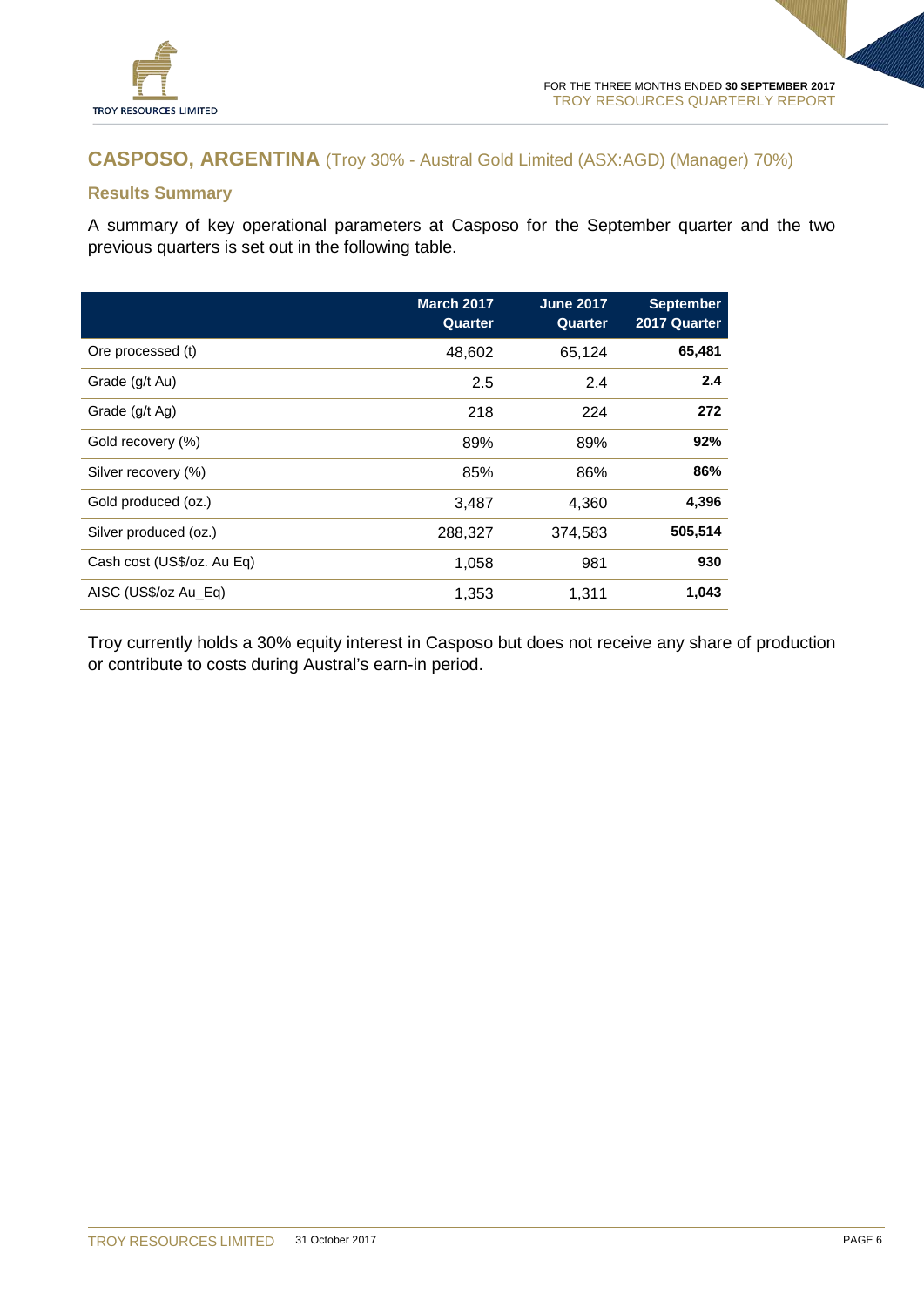

# **EXPLORATION**

## **KAROUNI, GUYANA** (Troy 100% through Troy Resources Guyana Inc.)

As previously advised, no exploration field activities were undertaken during the quarter due to the difficulties of operating during the wet season with the exploration team focusing on compiling and collating data, preparing drill programs and target generation.

Exploration will recommence in the December quarter with the first targets having already been identified. These include near mine prospects that will be the subject of infill drilling.

The first target is Spearpoint which has as an initial programme of ~ 24 RC holes of 100 m length planned. Spearpoint lies on the south east extension of the Smarts ore bodies along the Smarts main shear within a previously framework drilled strike length of  $\sim$  800 m.

It is noted that Spearpoint is actually closer to the mill at Karouni than either Smarts or Hicks.

The Company is currently waiting for the arrival of an exploration RC drill to site. As funds become available the planned exploration program will be accelerated and extended in line with target generation work.



**Figure 1: Potential Near Mine Drilling Targets**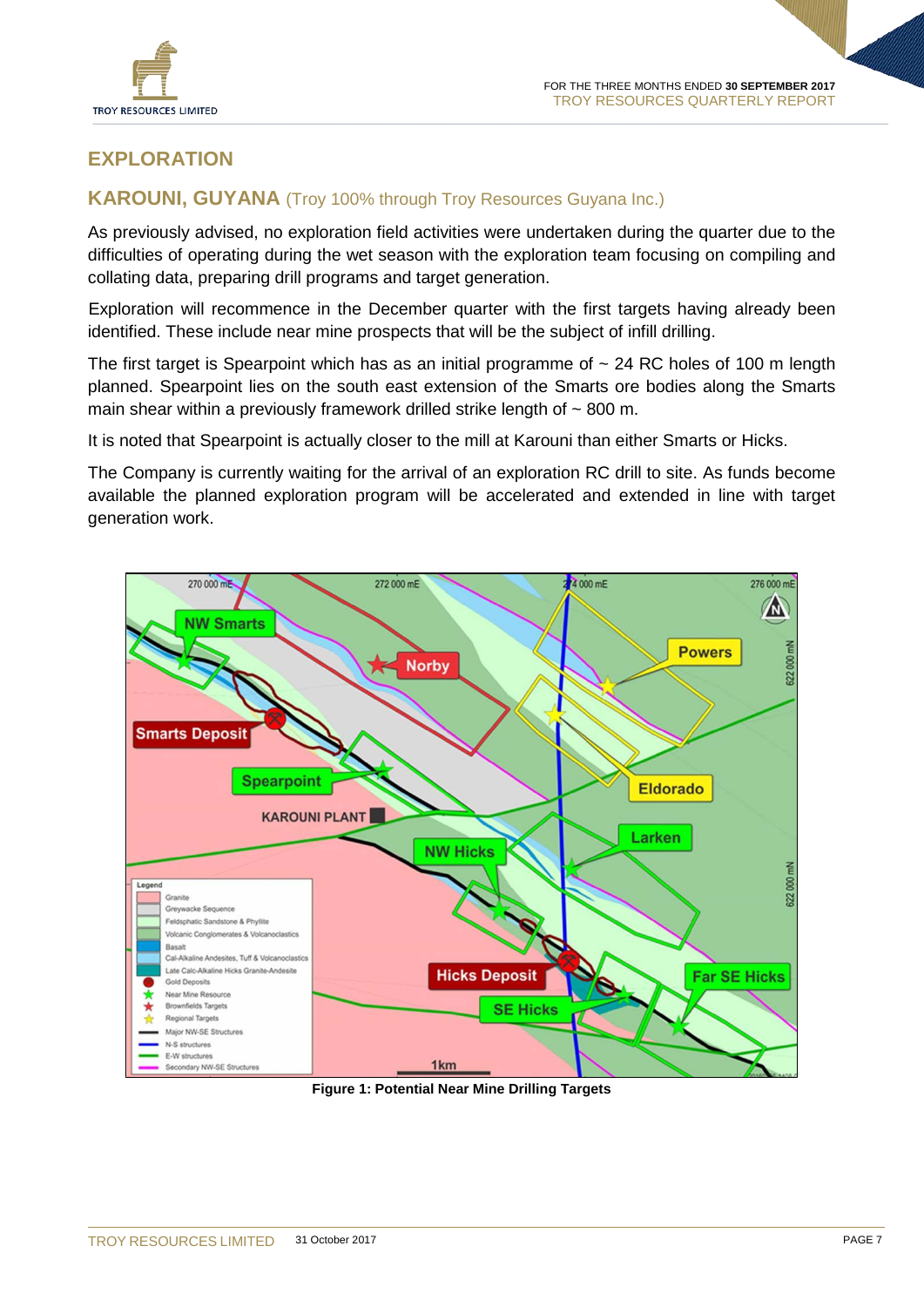

## **FINANCIAL INFORMATION**

At the end of the quarter, the Company had total liquidity of \$6.4 million, including available cash of \$1.2 million and gold inventories at market value of \$5.2 million. Key movements in cash flow are illustrated in Figure 5 below.



**Figure 2: September Quarter Cash Movements**

*Notes:*

- *1. Key movements - unaudited*
- *2. Liquid assets include cash, gold doré and GIC at market value*

## **Debt Facility**

The Company repaid US\$4 million of its Debt Facility (**Facility**) with Investec during the quarter, US\$3 million in July and a further US\$1 million in September. The current loan balance is US\$23.192 million, a significant reduction from the peak loan balance of US\$71.6 million (A\$100 million).

During the quarter, Troy reached agreement with Investec to amend the terms and structure of the Facility.

The key amendments include:-

- 1. A reduction in the Minimum Liquidity requirement from A\$10 million to A\$5 million.
- 2. A reduction in the Minimum Tangible Net Worth requirement from A\$100 million to A\$50 million.
- 3. A reduction in the 30 September 2017 loan repayment amount from US\$3 million to US\$1 million (which has been paid) with the other US\$2 million deferred to later periods.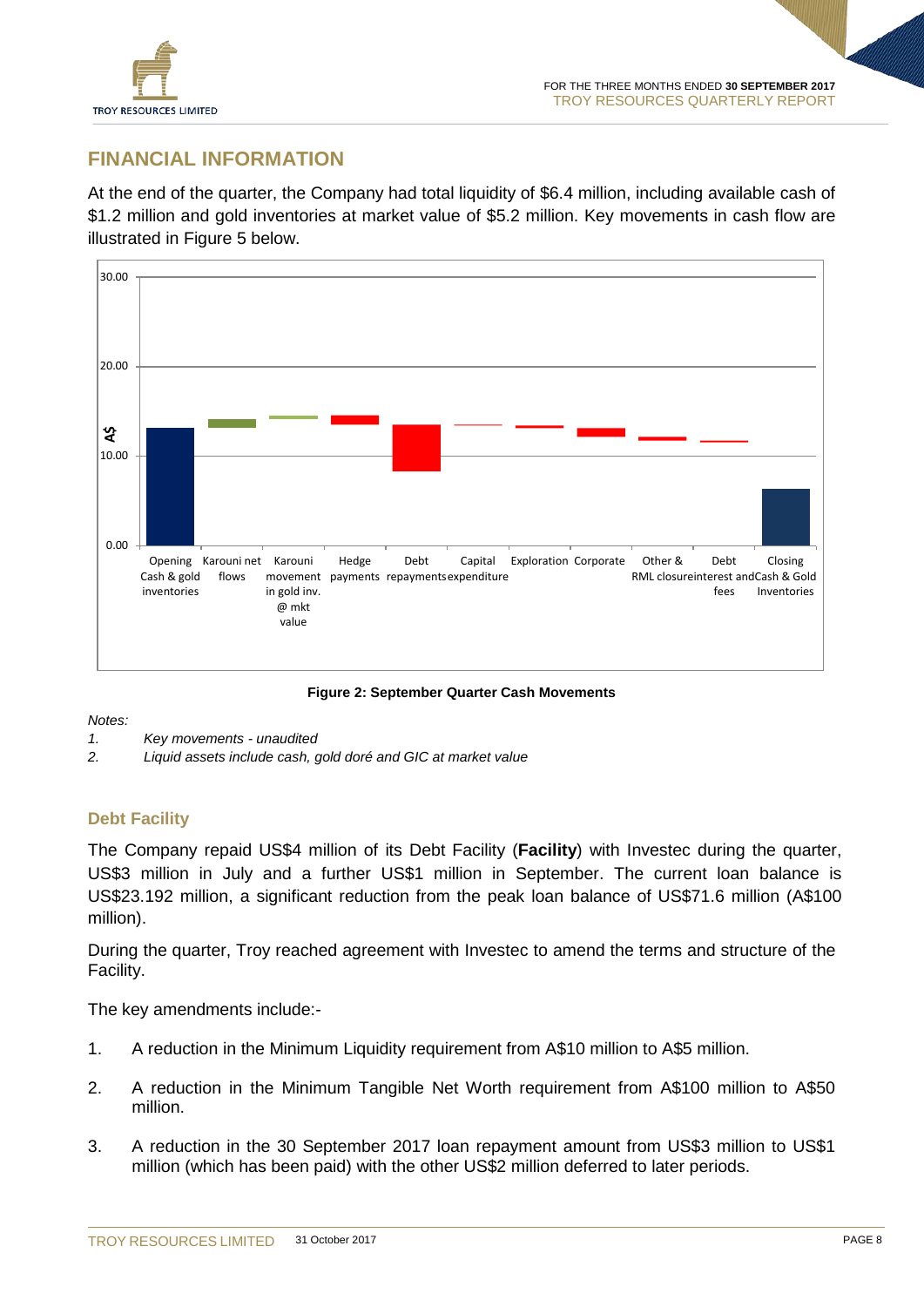

|             | <b>Existing Repayment Schedule</b>  |                         | <b>Amended Repayment Schedule</b>   |                         |
|-------------|-------------------------------------|-------------------------|-------------------------------------|-------------------------|
| <b>Date</b> | <b>Facility Limit</b><br>(US\$'000) | Repayment<br>(US\$'000) | <b>Facility Limit</b><br>(US\$'000) | Repayment<br>(US\$'000) |
| Current     | 24.192                              |                         | 24.192                              |                         |
| 30-Sep-17   | 21.192                              | $-3,000$                | 23.192                              | $-1,000$                |
| 31-Dec-17   | 18.192                              | $-3,000$                | 20.192                              | $-3,000$                |
| 31-Mar-18   | 15.192                              | $-3,000$                | 16.192                              | $-4.000$                |
| 30-Jun-18   | 10.192                              | $-5.000$                | 11.192                              | $-5.000$                |
| 30-Sep-18   | 5,192                               | $-5,000$                | 5,192                               | $-6,000$                |
| 31-Dec-18   |                                     | $-5.192$                | ٠                                   | $-5.192$                |

The revised repayment schedule is as follows:

4. A restructuring of the hedge book such that the next hedge will mature in October 2017 and will extend over a longer period with lower monthly hedged amounts (refer to table below).

The result is that the level of monthly hedging will be more closely aligned to production levels from the Karouni Project and now covers a 12 month period instead of being excessively front-ended as it was previously.

- 5. The inclusion of a new Key Person covenant, under which it will be an Event of Default if any of the existing Troy Directors, Chief Executive Officer, Chief Operating Officer, or Chief Financial Officer or any equivalent person resigns or is replaced and such replacement does not (in Investec's opinion, acting reasonably) have the requisite skill, knowledge and experience.
- 6. The inclusion of a pre-payment fee if the Facility is pre-paid or refinanced at any time prior to the scheduled maturity date.

## **Hedging**

A summary of the Company's gold hedging positions at 30 September 2017 is set out in the table below.

| <b>Settlement Period</b> | Gold oz. | <b>US\$/oz.</b> |
|--------------------------|----------|-----------------|
| Dec Qtr. 17              | 13,000   | \$1,183.65      |
| March Otr. 18            | 9,000    | \$1,183,65      |
| June Otr. 18             | 9,000    | \$1,183.65      |
| Sept Qtr. 18             | 9,000    | \$1,183,65      |
| <b>TOTAL</b>             | 40,000   | \$1,183.65      |

## **Exploration Expenditure**

Exploration expenditure incurred during the quarter was A\$0.3 million.

## **Capital Expenditure**

Expenditure incurred in relation to the plant and equipment and sustaining capital at Karouni during the quarter was A\$0.1 million.